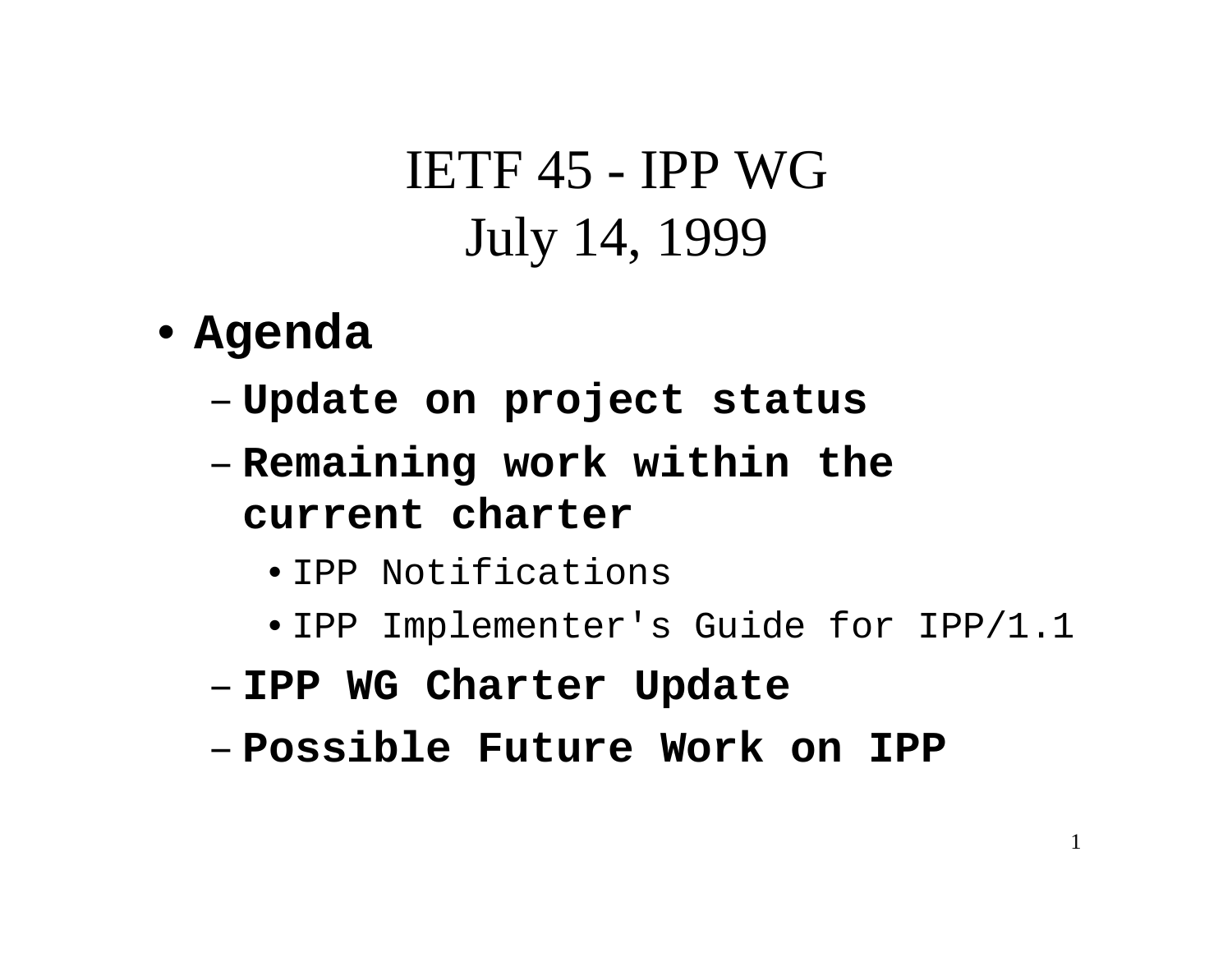#### – **IPP Notifications**

- •**Notification requirements for IPP** <draft-ietf-ipp-not-02.txt>
- •**Notification solutions for IPP**in progress - no I-D yet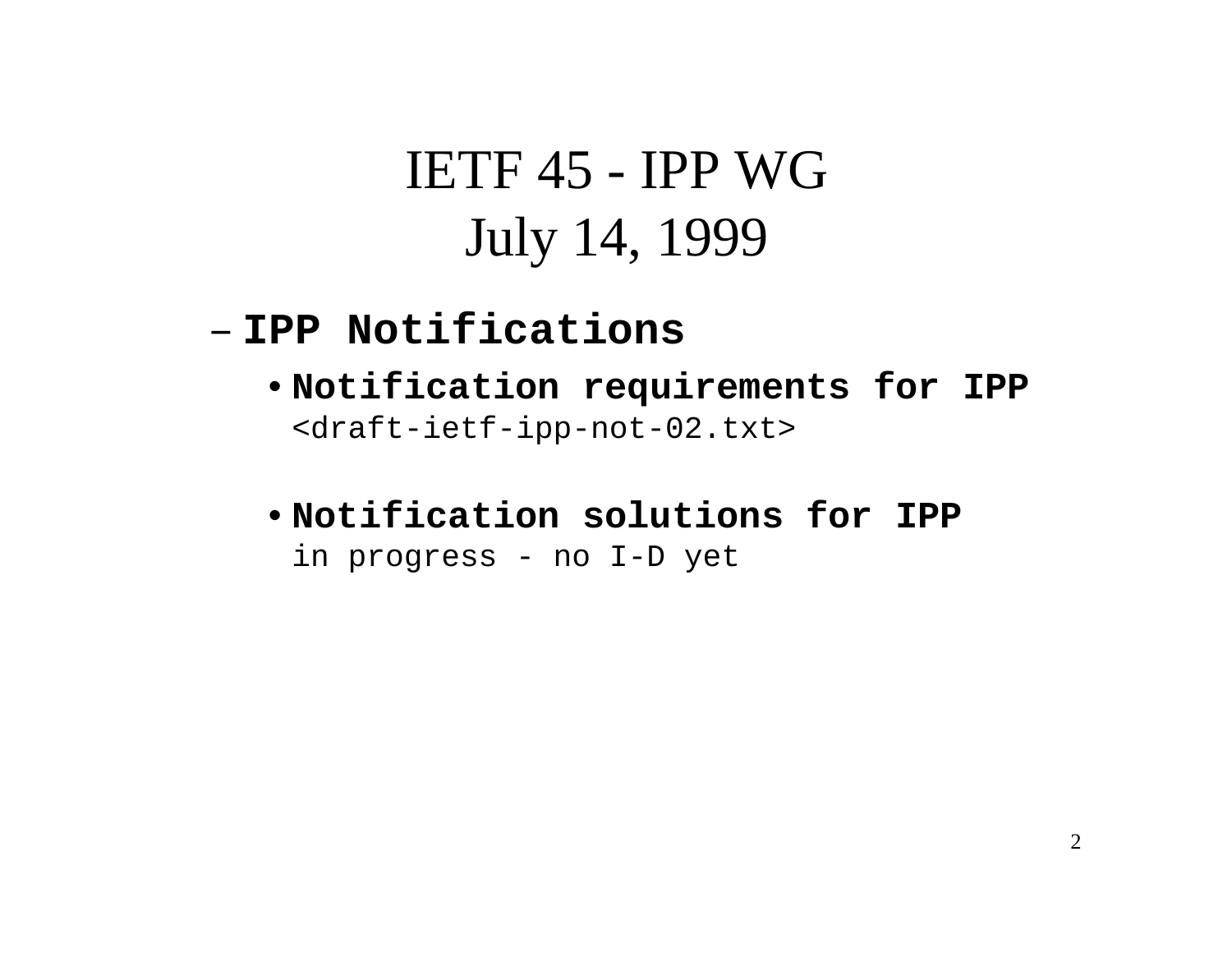#### IPP Notification Requirements Overall Model

•Legend:

- A = Client and Notification Recipient
- B = Notification Recipient (subscription by some third party)

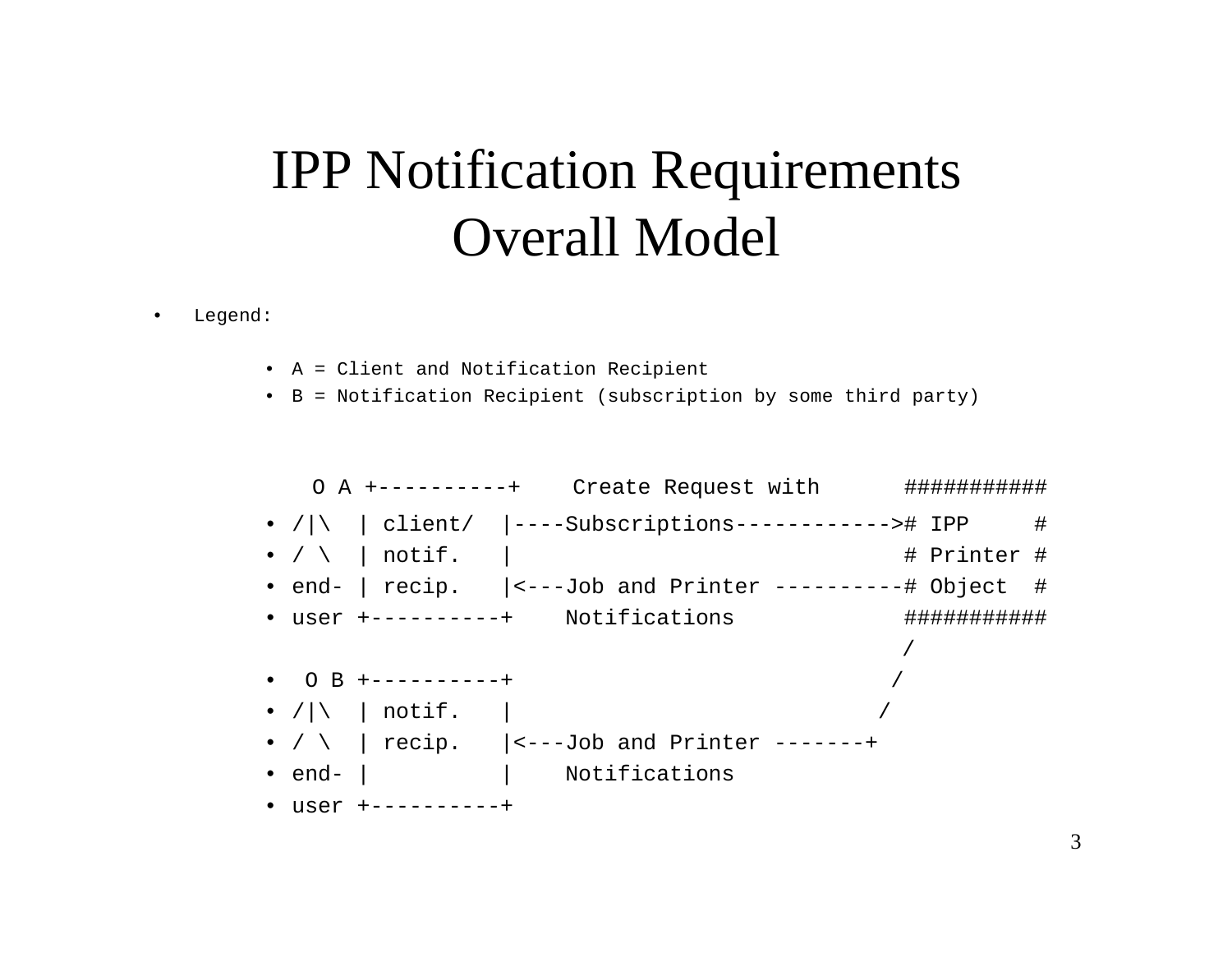• I am sitting in my office and submit a print job to the printer down the hall. I am in the same security domain as the printer and geographically near. I want to know immediately when my print job is completed (or if there is a problem) because the document I am working on is urgent. I submit the print job with the following attributes:

| <b>Notification Recipient</b>  | - me               |
|--------------------------------|--------------------|
| <b>Notification Events</b>     | $-$ all            |
| <b>Notification Attributes</b> | - job-state-reason |
| <b>Notification Type</b>       | - immediate        |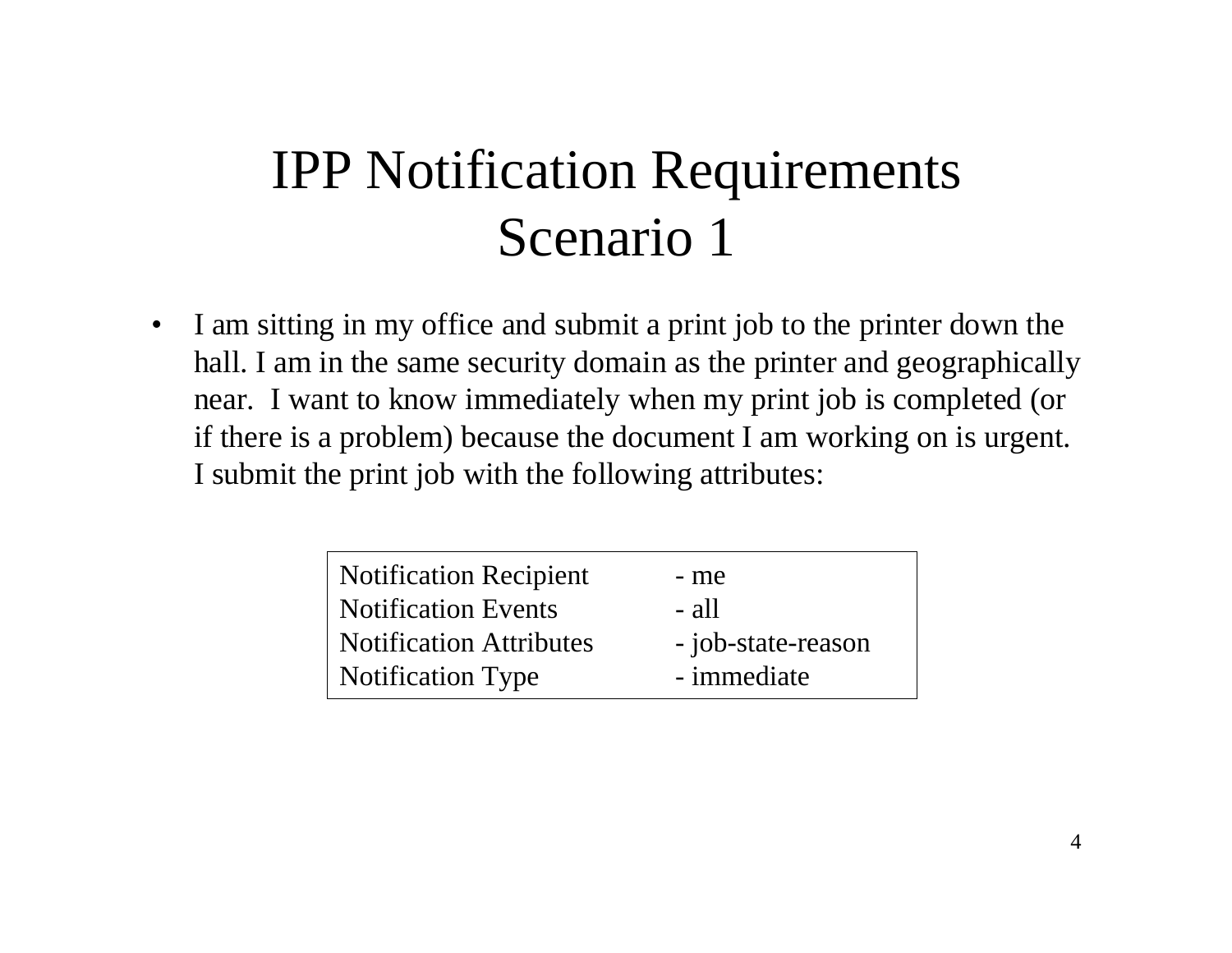• I am working from home and submit a print job to the same printer as in the previous example. However, since I am not at work, I cannot physically get the print file or do anything with it. It can wait until I get to work this afternoon. However, I'd like my secretary to pick up the output and put it on my desk so it doesn't get lost or miss-filed. I'd also like a queued notification sent to my email so that when I get to work I can tell if there was a problem with the print job. I submit a print job with the following attributes:

Notification Recipient - my secretary Notification Events - print complete Notification Type - immediate

Notification Recipient - me Notification Events - print complete Notification Type - queued Notification Attributes- impressions completed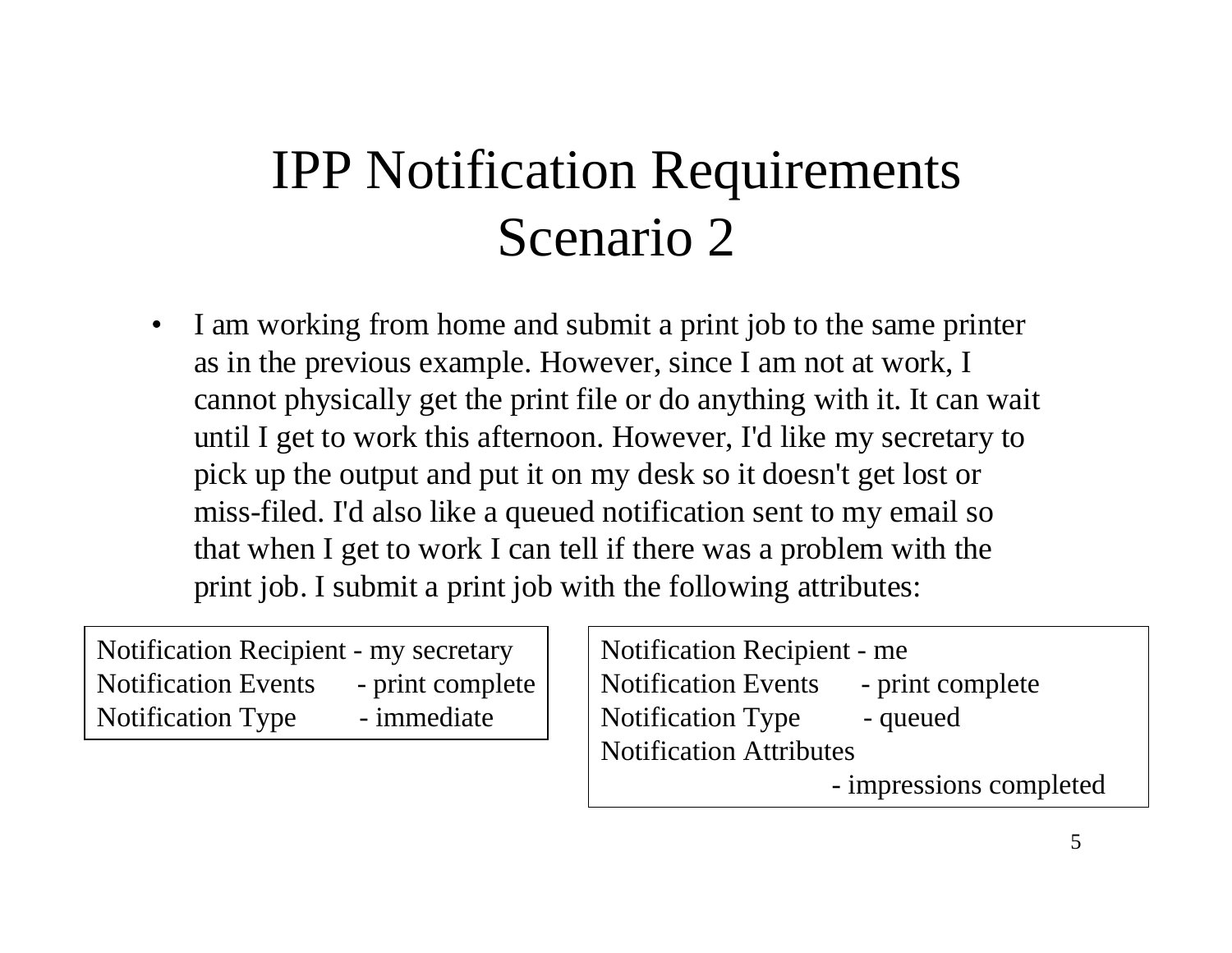$\bullet$  I am sitting in my office and submit a print job to a client at an engineering firm we work with on a daily basis. The engineering form is in Belgium. I would like my client to know when the print job is complete, so that she can pick it up from the printer in her building. It is important that she review it right away and get her comments back to me. I submit the print job with the following attributes:

| <b>Notification Recipient</b> | - client at engineering firm |
|-------------------------------|------------------------------|
| <b>Notification Events</b>    | - print complete             |
| <b>Notification Type</b>      | - immediate                  |
| Notification Language         | - French                     |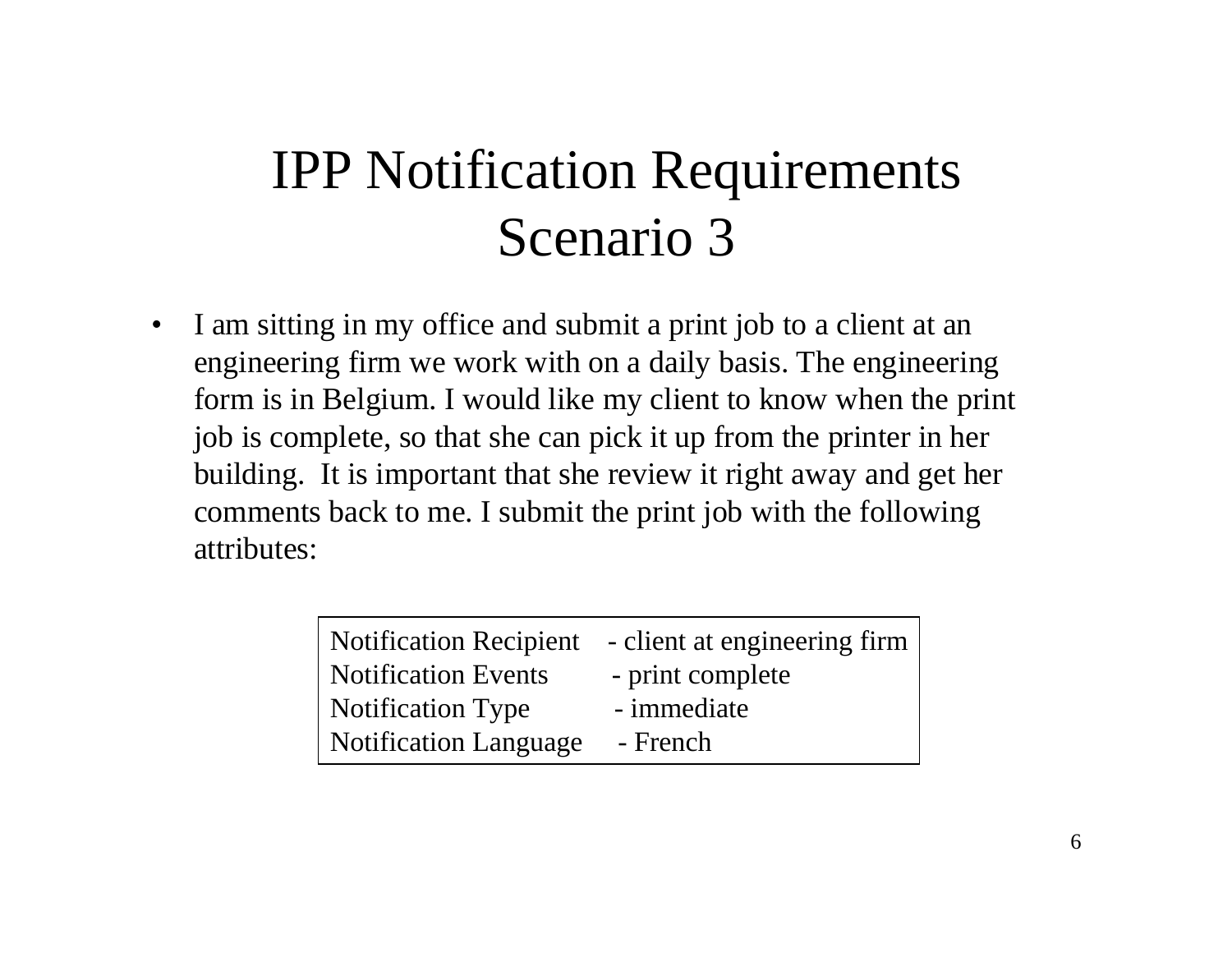$\bullet$  I am in a hotel room and send a print job to a Kinko's store in the town I am working in, in order to get a printed report for the meeting I am attending in the morning. Since I'm going out to dinner after I submit this job, an immediate notification won't do me much good. However, I'd like to check in the morning before I drive to the Kinko's store to see if the file has been printed. An email notification is sufficient for this purpose. I submit the print job with the following attributes:

| Notification Recipient | - me             |
|------------------------|------------------|
| Notification Events    | - print complete |
| Notification Type      | - email          |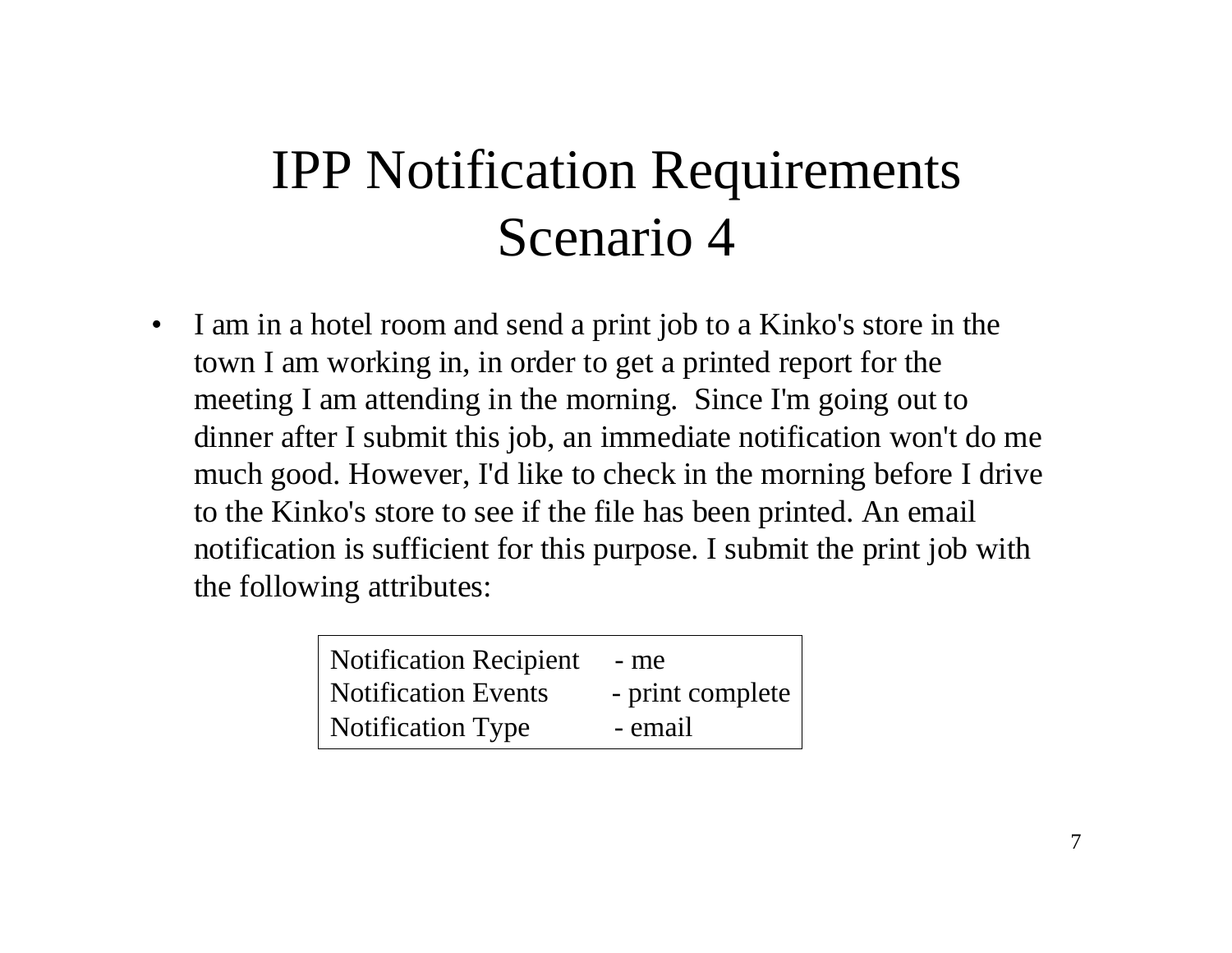• I am printing a large, complex print file. I want to have some immediate feedback on the progress of the print job as it prints. I submit the print job with the following attributes:

| <b>Notification Recipient</b>  | - me                    |
|--------------------------------|-------------------------|
| <b>Notification Type</b>       | - immediate             |
| <b>Notification Events</b>     | - all state transitions |
| <b>Notification Attributes</b> | - impressions completed |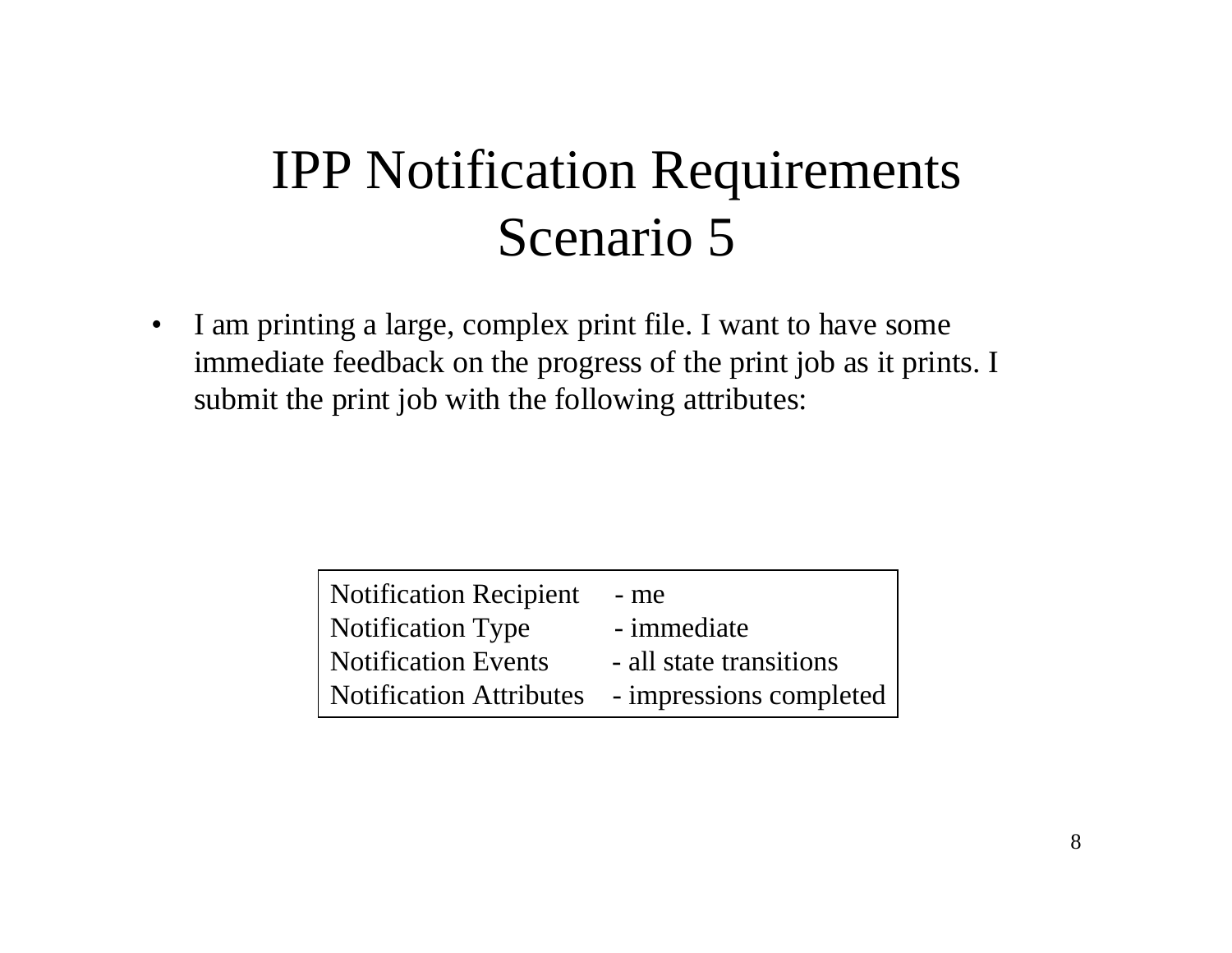• I am an operator and my duties is to keep the printer running. I subscribe independently from a job submission so that my subscription outlasts any particular job. I subscribe with the following attributes:

| <b>Notification Recipient</b>             | $-$ me                                                          |
|-------------------------------------------|-----------------------------------------------------------------|
| <b>Notification Type</b>                  | - immediate                                                     |
| <b>Notification Events</b>                | - all printer state transitions                                 |
|                                           | Notification Attributes - printer state, printer state reasons, |
| device powering up, device powering down. |                                                                 |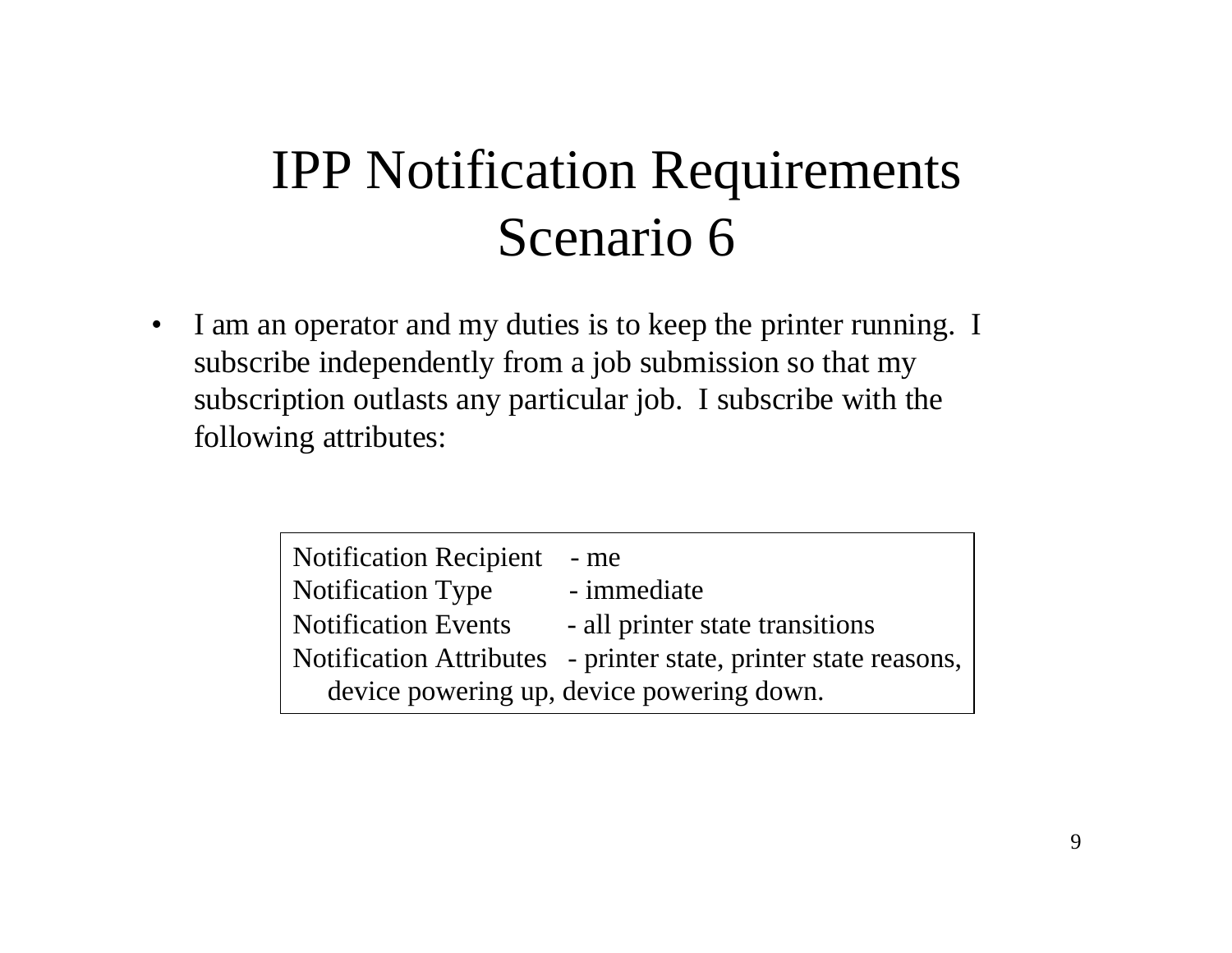$\bullet$  I am an printer statistics application. I subscribe independently from a job submission so that my subscription outlasts any particular job. My subscription may persists across power cycles. I subscribe with the following attributes:

Notification Recipient - me Notification Type - immediate Notification Events - job completion Notification Attributes - impression completed, sheets completed, time submitted, time started, time completed, job owner, job size in octets, etc.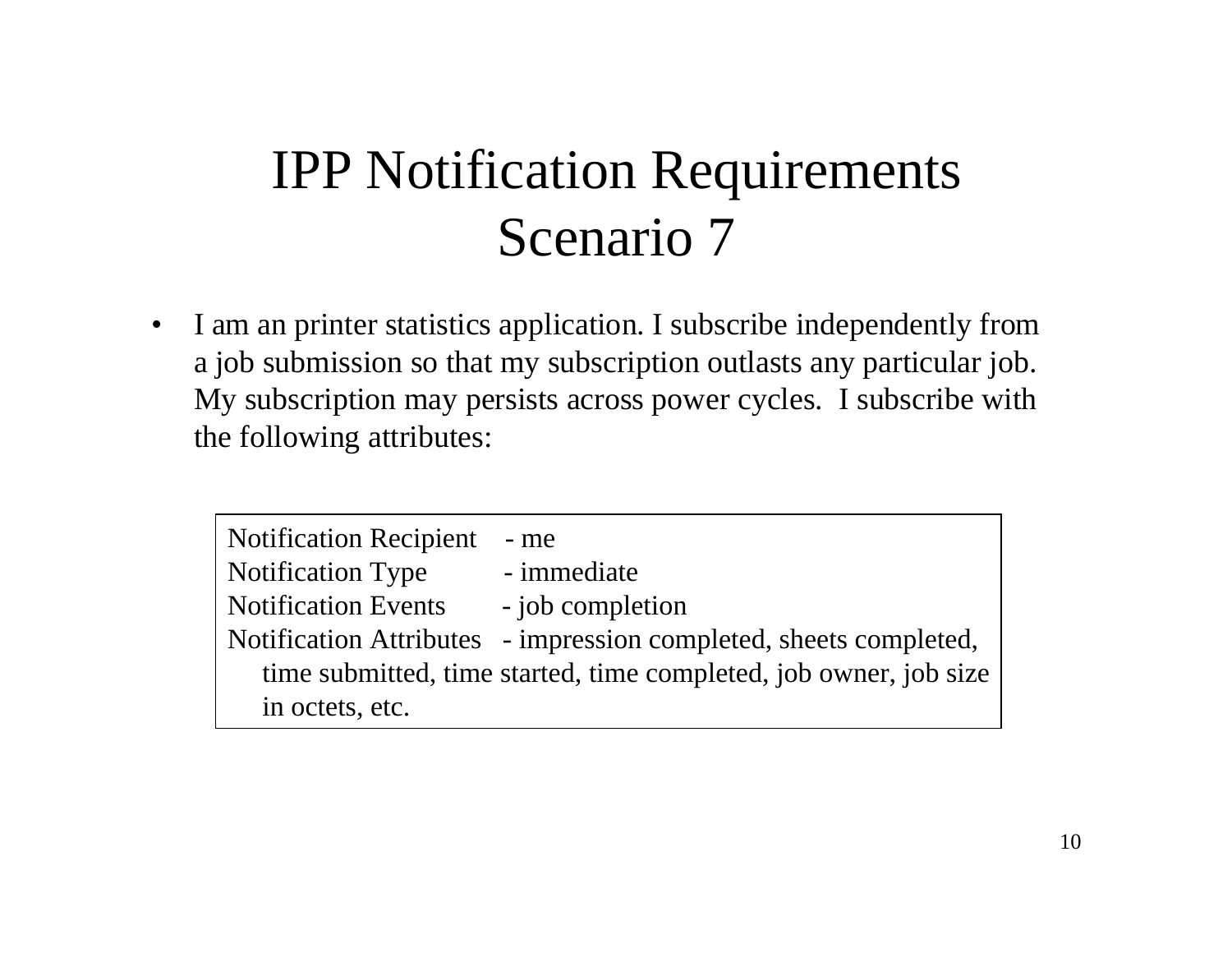#### IPP Notification Solutions

- Subscription:
	- –As part of IPP Job Submission (for single Job)
	- – As independent Operation (for Printer and all Jobs)
- Notification Format:
	- – Machine friendly: application/ipp MIME format
	- –Human readable: text format (email)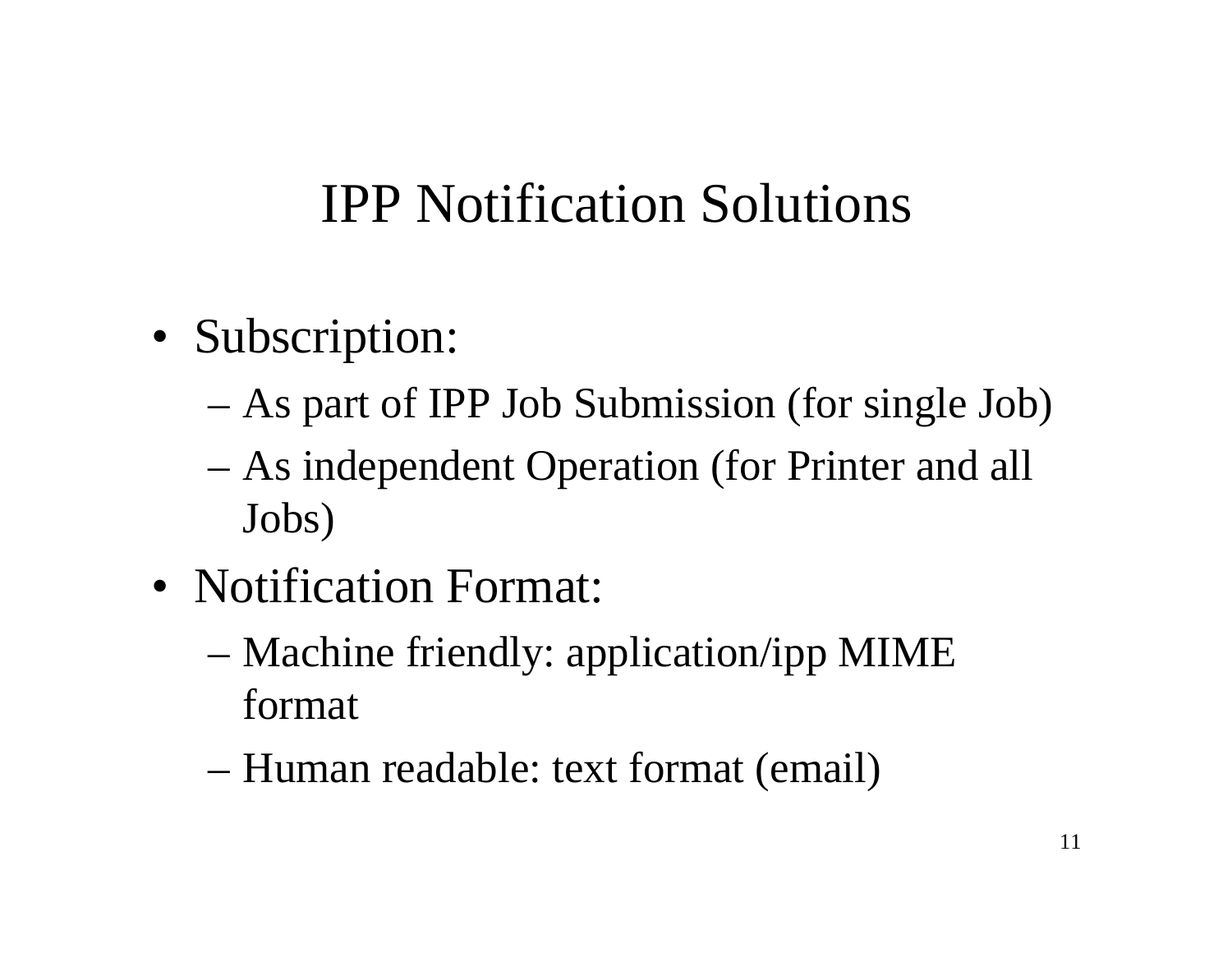# IPP Notification Solutions

- Notification Transport:
	- –Simple UDP, without confirmation
	- –Email, with or without confirmation
	- –Other, such as HTTP
- Other Notification Criteria:
	- –Reliability
	- –Delay, Frequency, Repeatability
	- –Security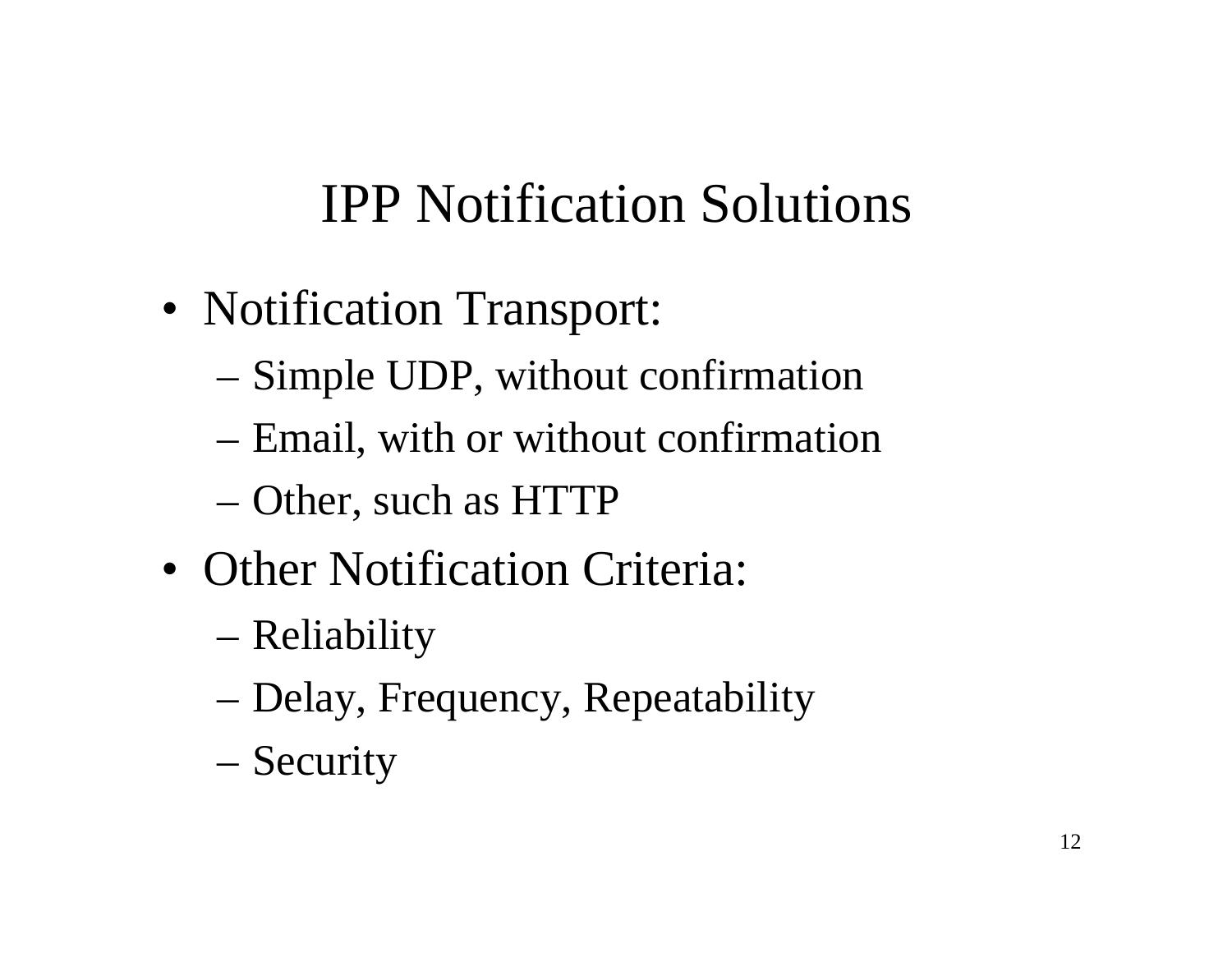# IPP Notification Solutions Content of Job Notification

- version-number
- status-code
- request-id
- job-printer-uri
- job-id
- job-trigger-events
- job-trigger-message
- job-trigger-time
- job-trigger-date-time
- job-state
- previous-job-state
- job-state-reasons
- previous-job-state-reasons
- subscription-id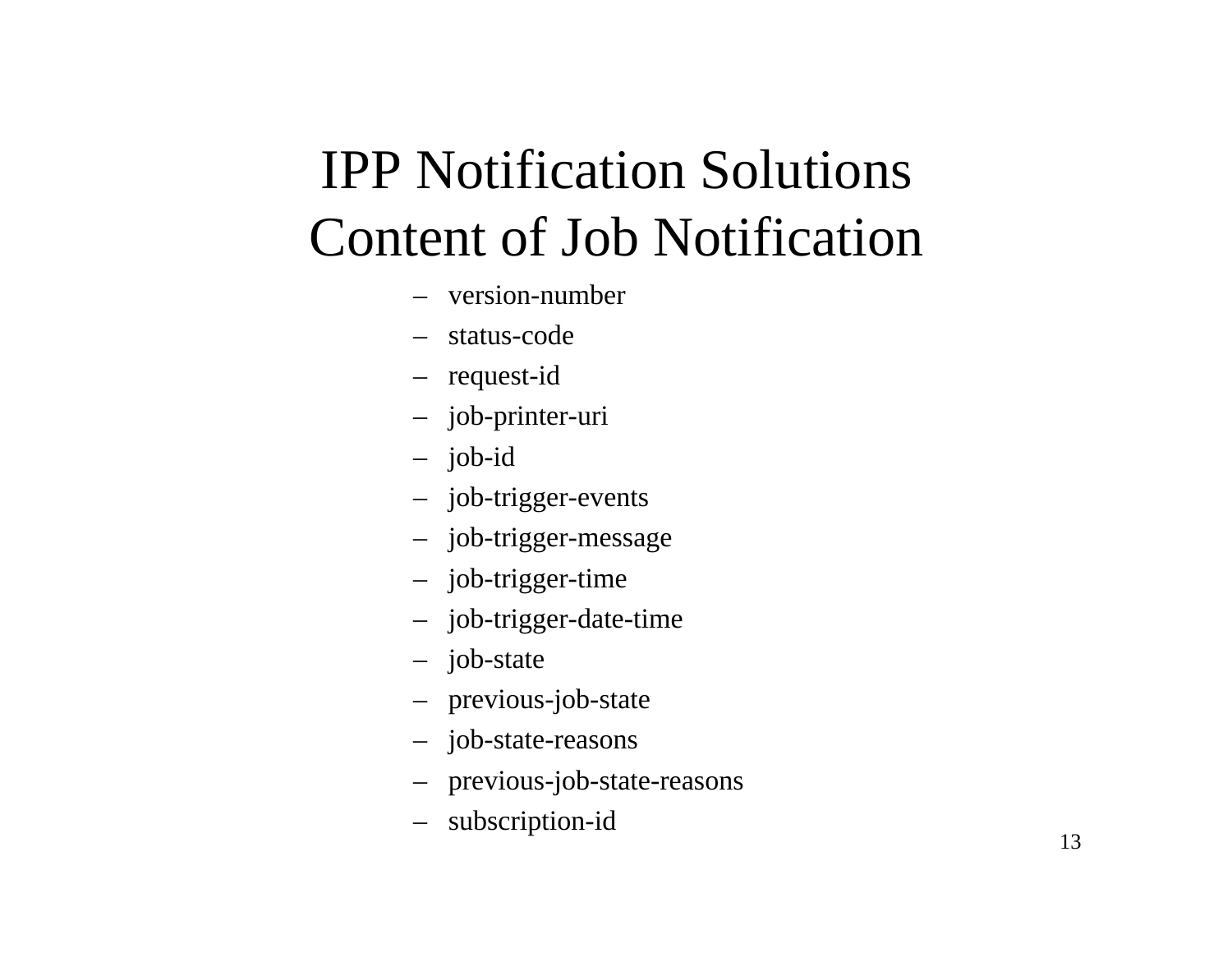# IPP Notification Solutions Content of Printer Notification

- version-number
- status-code
- request-id
- printer-uri-supported
- printer-trigger-events
- printer-trigger-message
- printer-trigger-time
- printer-trigger-date-time
- printer-state
- previous-printer-state
- printer-state-reasons
- previous-printer-state-reasons
- subscription-id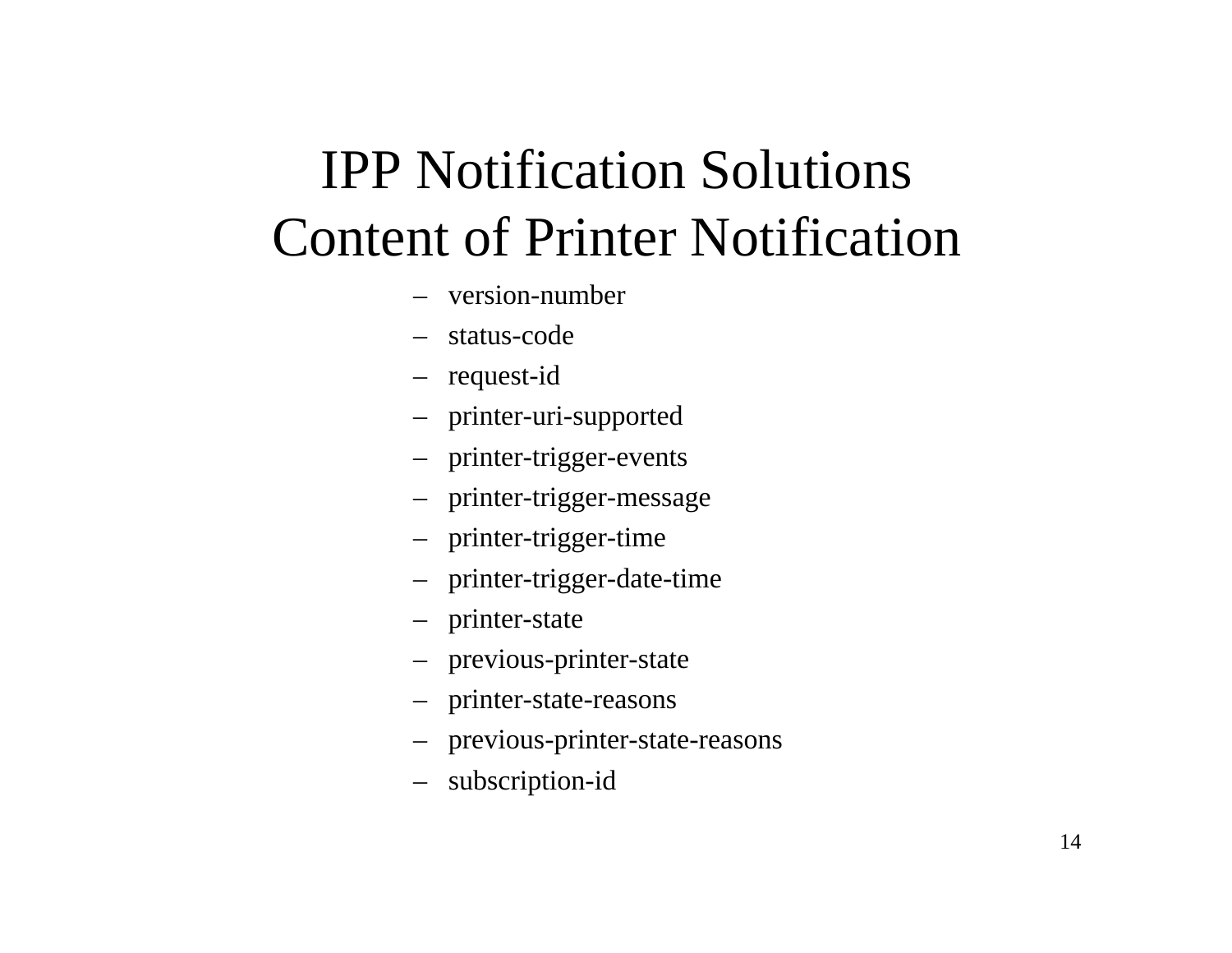- Charter Updates
	- Finalization of IPP/1.1 documents on:
		- Model and Semantics
		- Encoding and Transport Nov 1999
	- –IPP/1.1 Implementer's Guide Sept 1999
	- –Requirements for IPP Notifications Sept 1999
	- IPP Notifications Specification Dec 1999
	- Wrap up Current Charter  $Q1/2000$